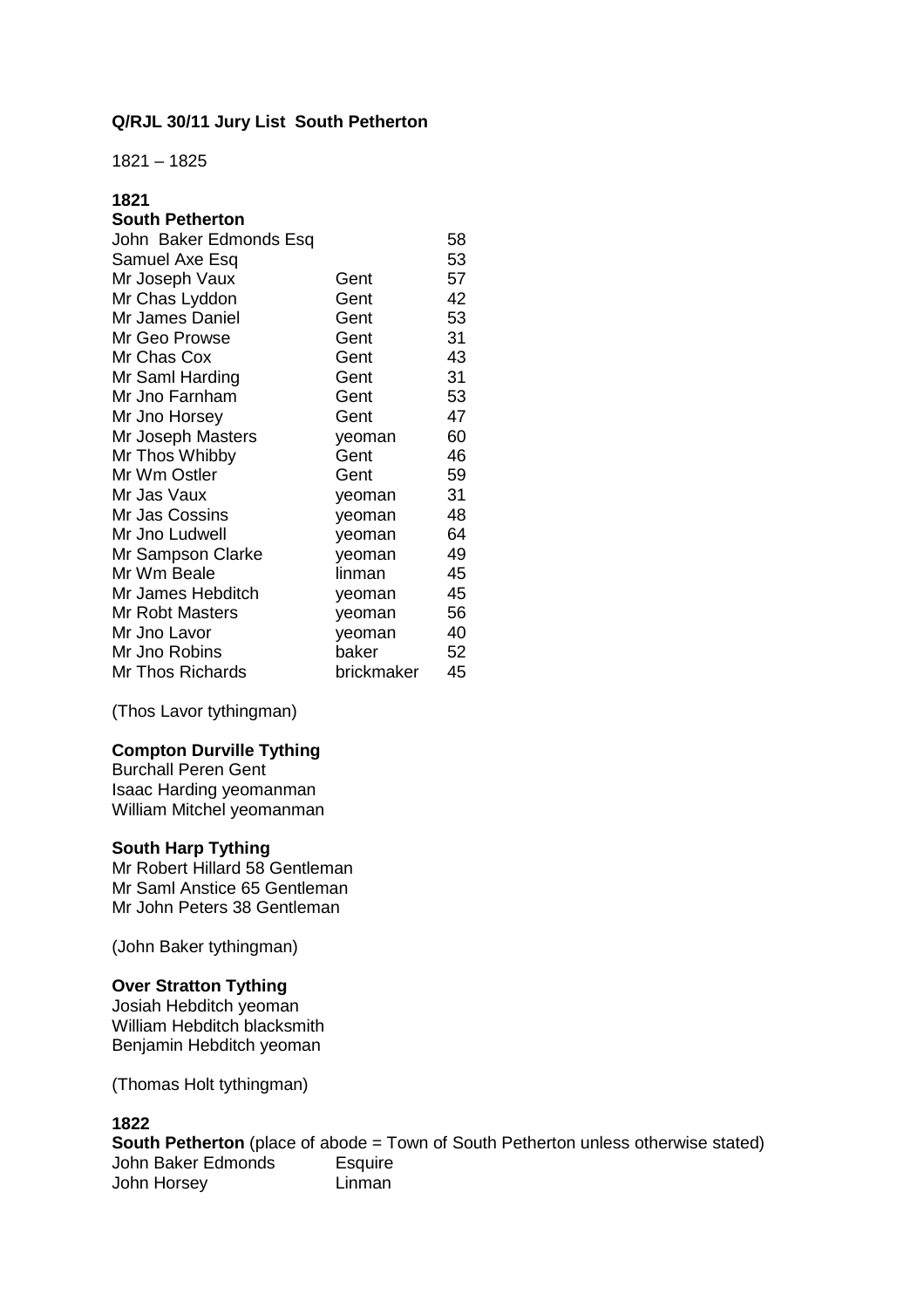Samuel Axe Gentleman Joseph Vaux Gentleman John Ludwell **yeoman** William Ostler **yeoman** Joseph Masters yeoman Charles Lyddon Gentleman Charles Cox veoman Francis Robins **Attorney at Law** James Daniel **Linen Draper** James Lye Glazier John Robins Baker George Prowse **Gentleman** John Farnham Linman John Laver **yeoman** Sampson Clark yeoman Samuel Harding **Linman** William Harding **yeoman** Thomas Whibby **Draper etc** Thomas Laver **yeoman** James Vaux **yeoman** James Hebditch yeoman Richard Toller **Esquire solicitor** Robert Masters **yeoman** Thomas Richards **Brickmaker** Pitway

(Jacob Musgrove tythingman)

#### **Compton Durville Tything**

Burchall Peren Gent Isaac Harding yeomanman William Mitchel yeomanman

### **South Harp Tything**

John Peters yeoman Robert Hillard yeoman James Griffin yeoman (Lewis Pearce tythingman)

#### **Over Stratton Tything**

Josiah Hebditch yeoman William Hebditch blacksmith Benjm Hebditch yeoman

(Thomas Holt tythingman)

## **1823**

#### **South Petherton**

(place of abode = Town of South Petherton unless otherwise stated) John Baker Edmonds Esquire Richard Toller **Esquire solicitor** John Horsey Linman Samuel Axe Gentleman Joseph Vaux Gentleman John Ludwell **yeoman** Willm Ostler yeoman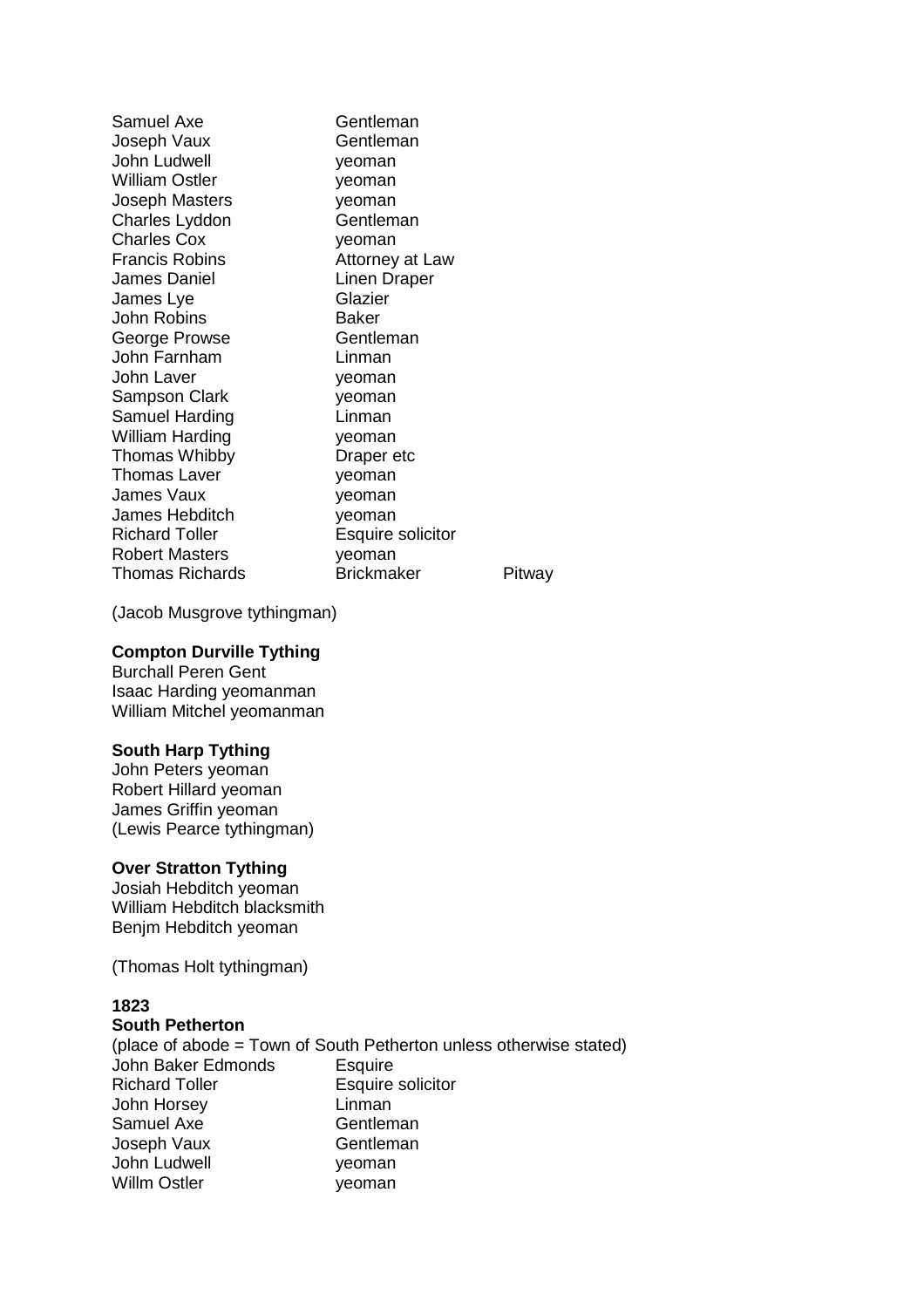| Joseph Masters     | yeoman          |        |
|--------------------|-----------------|--------|
| Charles Lyddon     | Gentleman       |        |
| <b>Charles Cox</b> | Gentleman       |        |
| Francis Robins     | Attorney at Law |        |
| James Daniel       | Linen Draper    |        |
| James Lye          | Glazier         |        |
| John Robins        | Baker           |        |
| John Farnham       | Linman          |        |
| Willm Pitman       | Carpenter       |        |
| John Laver         | yeoman          |        |
| Sampson Clark      | yeoman          |        |
| Samuel Harding     | Linman          |        |
| Willm Harding      | yeoman          |        |
| Thomas Whibby      | Draper etc      |        |
| Thomas Laver       | yeoman          |        |
| James Vaux         | yeoman          |        |
| James Hebditch     | yeoman          | Moor   |
| Robert Masters     | yeoman          |        |
| Thomas Richards    | yeomanr         | Pitway |

(George Anstice, constable)

#### **Compton Durville Tything**

Burchall Peren Gent Isaac Harding yeomanman William Mitchel yeomanman

#### **South Harp Tything**

John Peters yeoman Robert Hillard yeoman James Griffin yeoman James Anstice yeoman (Lewis Pearce tythingman)

#### **Over Stratton Tything**

Josiah Hebditch yeoman William Hebditch blacksmith Benjamin Hebditch yeoman

(Thomas Holt tythingman)

#### **1824**

# **South Petherton**

|                        | (place of abode = Town of South Petherton unless otherwise stated) |
|------------------------|--------------------------------------------------------------------|
| John Baker Edmonds     | <b>Esquire</b>                                                     |
| <b>Richard Toller</b>  | Esquire solicitor                                                  |
| Samuel Axe             | Gentleman                                                          |
| John Horsey            | Linman                                                             |
| Joseph Vaux            | Gentleman                                                          |
| John Ludwell           | yeoman                                                             |
| <b>Joseph Masters</b>  | yeoman                                                             |
| Sealy Bridge           | Gentleman                                                          |
| <b>Charles Cox</b>     | Gentleman                                                          |
| <b>Francis Robbins</b> | Attorney at Law                                                    |
| James Daniel           | <b>Linen Draper</b>                                                |
|                        |                                                                    |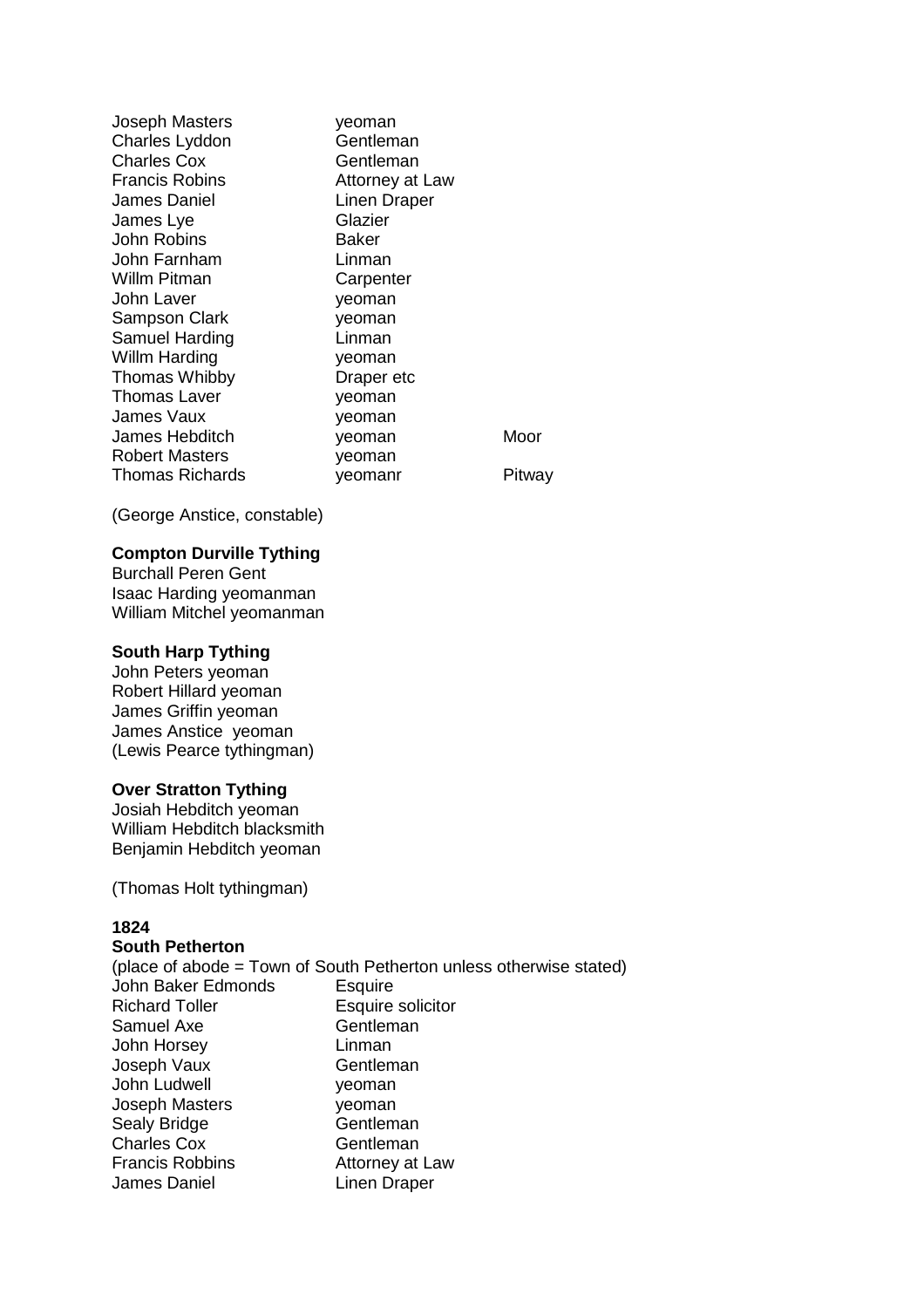| James Lye              | Glazier    |        |
|------------------------|------------|--------|
| <b>John Robbins</b>    | Baker      |        |
| John Farnham           | Linman     |        |
| William Pitman         | Carpenter  |        |
| John Lavor             | yeoman     |        |
| Sampson Clark          | yeoman     |        |
| Samuel Harding         | Linman     |        |
| William Harding        | Linman     |        |
| <b>Thomas Whibby</b>   | Draper etc |        |
| Thomas Lavor           | yeoman     |        |
| James Vaux             | yeoman     |        |
| John Vaux              | yeoman     |        |
| Joseph Vaux            | yeoman     |        |
| William Vaux           | yeoman     |        |
| Samuel Vaux            | yeoman     |        |
| <b>Thomas Richards</b> | yeoman     | Pittwa |
| James Hebditch         | yeoman     | Moor   |
| Robert Masters         | veoman     |        |

Pittway<br>Moor

(George Anstice, constable)

## **Compton Durville Tything**

Burchall Peren Gent Isaac Harding yeomanman

#### **South Harp Tything**

John Peters yeoman Robert Hillard yeoman James Griffin yeoman Samuel Anstice yeoman (Lewis Pearce tythingman)

#### **Over Stratton Tything**

Josiah Hebditch yeoman William Hebditch blacksmith Benjamin Hebditch yeoman

(Thomas Holt tythingman)

[From 1825 South Petherton and tythings are merged into one list -lists continue to 1864 but 1852, 1859, 1860 and 1862 missing]

#### **1825**

| <b>South Petherton</b> |                      |                        |                                |             |
|------------------------|----------------------|------------------------|--------------------------------|-------------|
| <b>Street</b>          | <b>Name</b>          | <b>Profession</b>      | <b>Nature of Qualification</b> |             |
| <b>Palmer Street</b>   | Sealy Bridge         | Esquire                | Freehold                       |             |
| <b>South Street</b>    | John Banbury         | <b>Black Smith</b>     | Freehold                       |             |
| <b>West Street</b>     | Solomon Bailey       | Cordwainer             | Freehold                       | infirm      |
| <b>James Street</b>    | <b>Charles Cox</b>   | Gentleman              | Freehold                       |             |
| <b>Palmer Street</b>   | <b>Sampson Clark</b> | veoman                 | Freehold                       |             |
| <b>James Street</b>    | James Daniel         | Linnen Draper Freehold |                                |             |
| <b>North Street</b>    | John Farnham         | Linman                 | Freehold                       |             |
| <b>James Street</b>    | Samuel Godden        | <b>Black Smith</b>     | Freehold                       |             |
| <b>James Street</b>    | William Godden       | <b>Black Smith</b>     | Freehold                       |             |
| Pitway                 | <b>Barnard Gould</b> | Mason                  | Freehold                       | note $£10?$ |